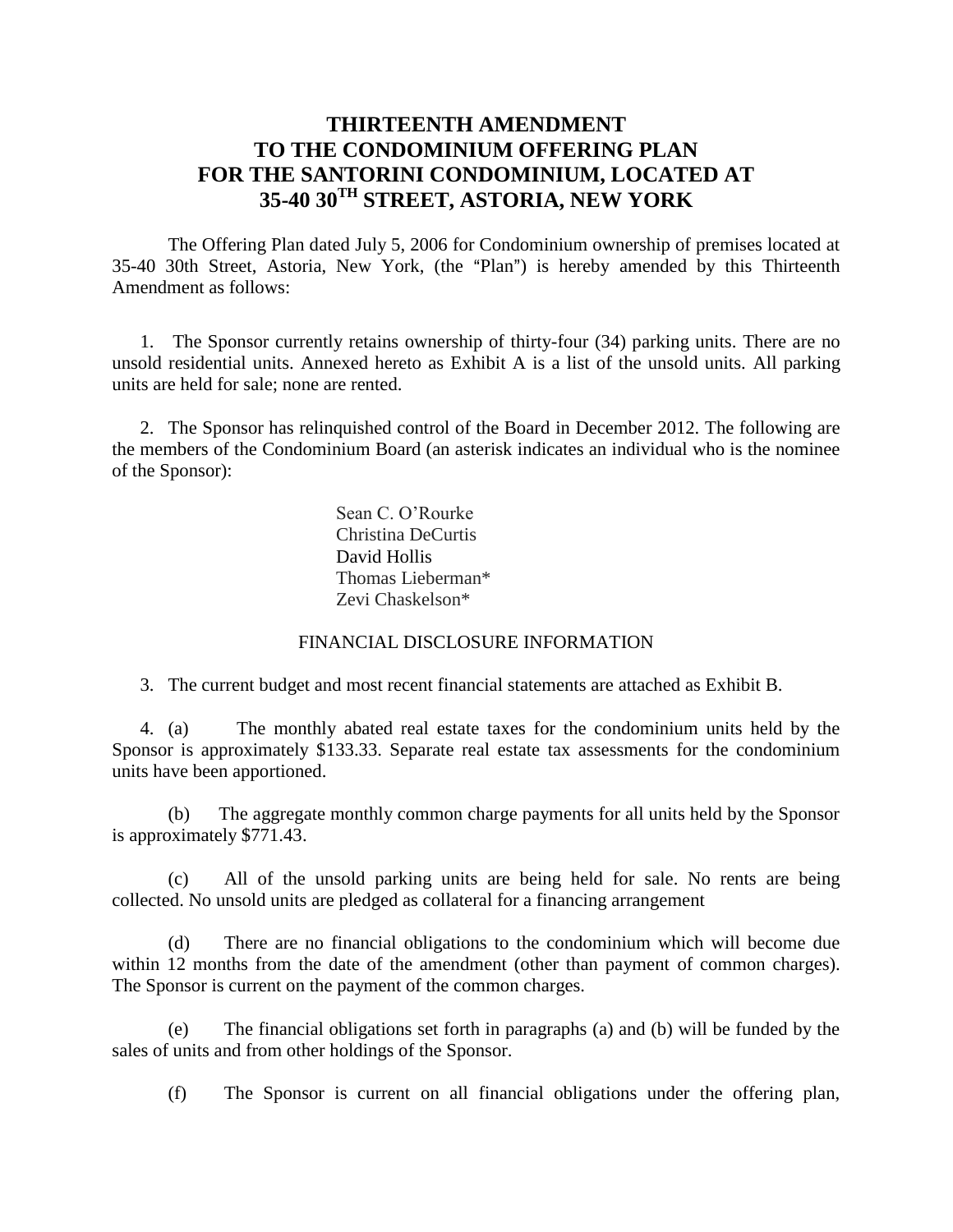including but not limited to, common charges set forth above, and has been current for the past twelve months.

5. Sponsor or its principals do not own more than 10% of the units in any other building.

6. Other than as set forth above, there are no other material changes in the terms of this Offering Plan.

Dated: December 9<sup>th</sup>, 2015

**Sponsor:** LA PERLA TERRACE DEVELOPERS, LLC 580 5<sup>TH</sup> Avenue, Suite 1200 New York, NY 10036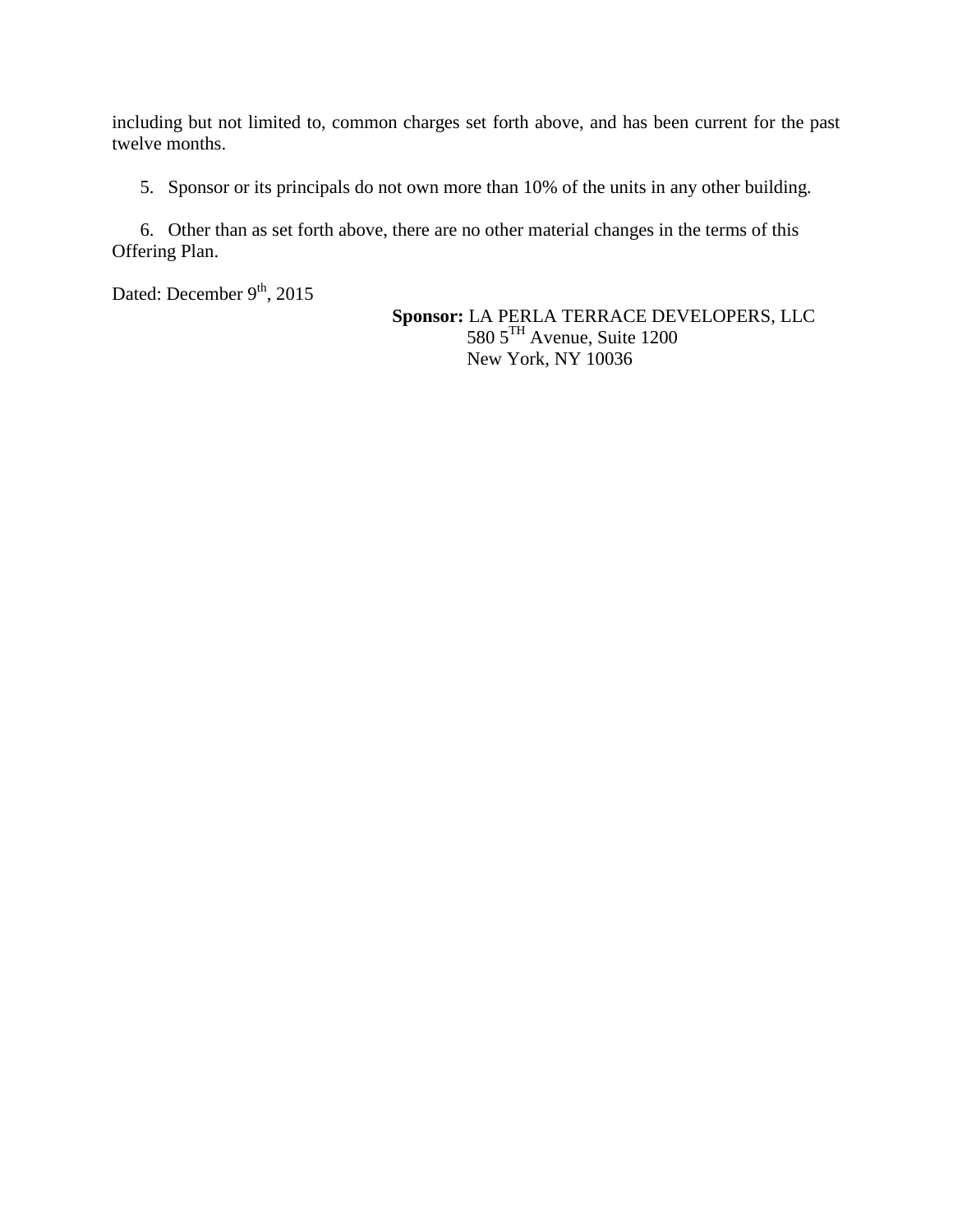# **EXHIBIT A UNSOLD UNITS**

 $\label{eq:2} \frac{1}{2} \sum_{i=1}^n \frac{1}{2} \sum_{j=1}^n \frac{1}{2} \sum_{j=1}^n \frac{1}{2} \sum_{j=1}^n \frac{1}{2} \sum_{j=1}^n \frac{1}{2} \sum_{j=1}^n \frac{1}{2} \sum_{j=1}^n \frac{1}{2} \sum_{j=1}^n \frac{1}{2} \sum_{j=1}^n \frac{1}{2} \sum_{j=1}^n \frac{1}{2} \sum_{j=1}^n \frac{1}{2} \sum_{j=1}^n \frac{1}{2} \sum_{j=1}^n \frac{1}{$ 

 $\mathcal{L}^{\text{max}}_{\text{max}}$  and  $\mathcal{L}^{\text{max}}_{\text{max}}$ 

 $\label{eq:2.1} \mathcal{L} = \mathcal{L} \left( \mathcal{L} \right) \mathcal{L} \left( \mathcal{L} \right)$ 

 $\mathcal{L}(\mathcal{L}^{\mathcal{L}})$  and  $\mathcal{L}(\mathcal{L}^{\mathcal{L}})$  . The contribution of  $\mathcal{L}^{\mathcal{L}}$ 

 $\label{eq:2} \mathcal{L}_{\text{max}} = \mathcal{L}_{\text{max}} + \mathcal{L}_{\text{max}} + \mathcal{L}_{\text{max}} + \mathcal{L}_{\text{max}}$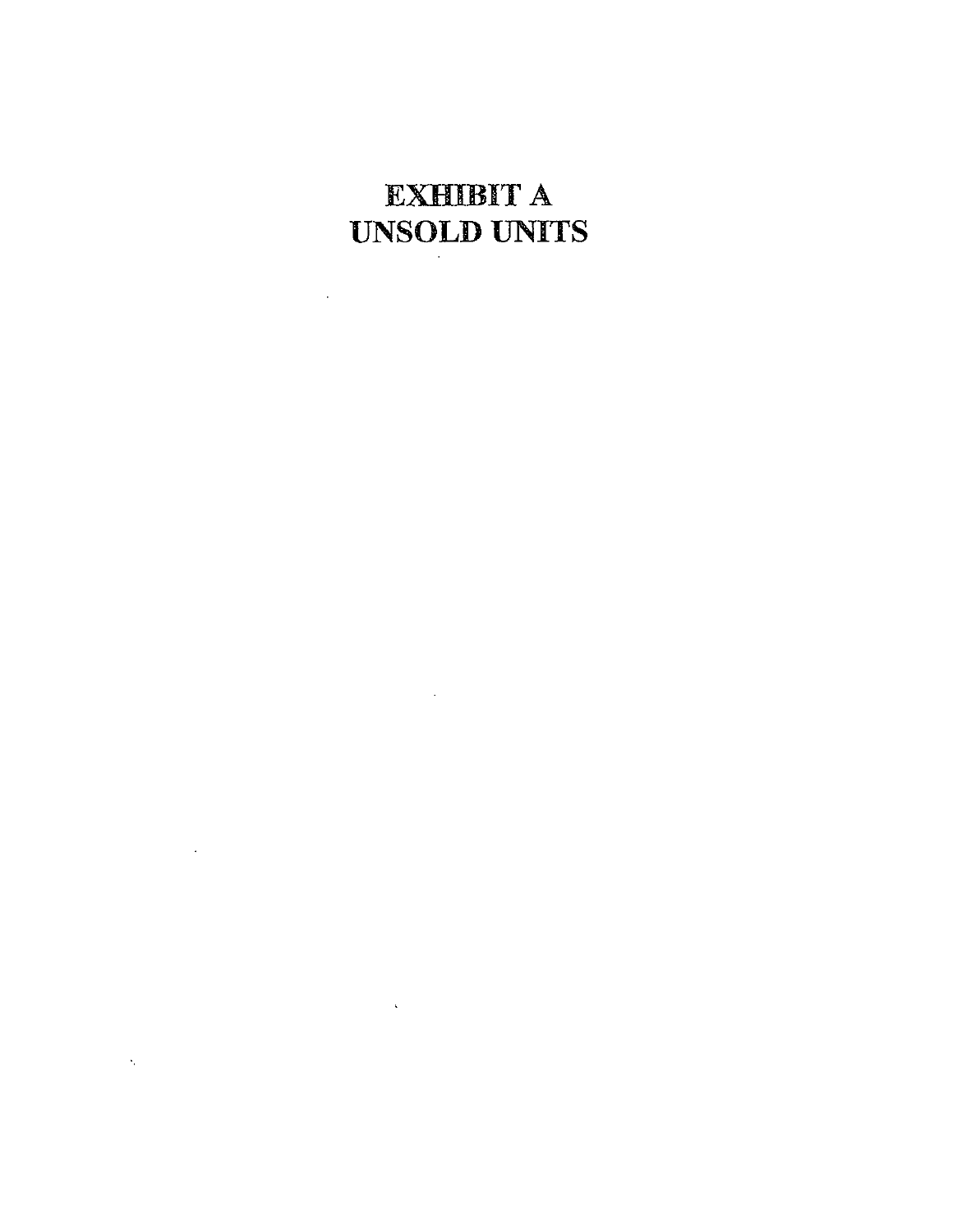## Exhibit A

Unsold Parking Units SCP1 SCP<sub>2</sub> SCP3 SCP4 SCP<sub>5</sub> SCP<sub>6</sub> SCP7 SCP<sub>8</sub> SCP9 SCP10 SCP11 SCP<sub>12</sub> SCP13 SCP14 SCP15 SCP16 SCP17 SCP18 SCP19 SCP<sub>20</sub> SCP21 SCP<sub>22</sub> SCP23 SCP<sub>24</sub> SCP25 SCP<sub>26</sub> SCP27 SCP28 SCP<sub>29</sub> SCP<sub>30</sub> SCP31 SCP32 SCP33  $CP27$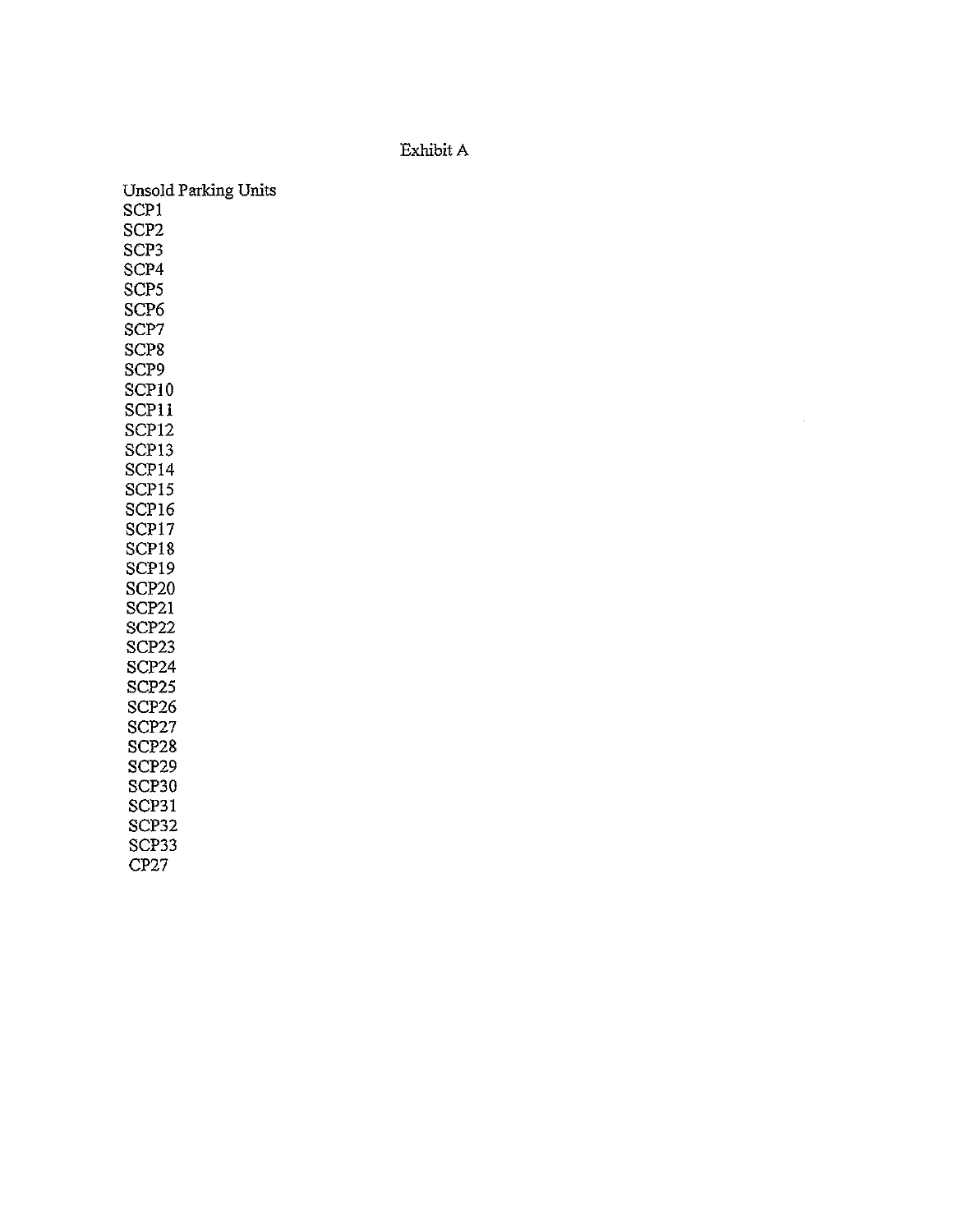# **EXHIBIT B BUDGET AND FINANCIAL STATEMENTS**

 $\sim 10^{-11}$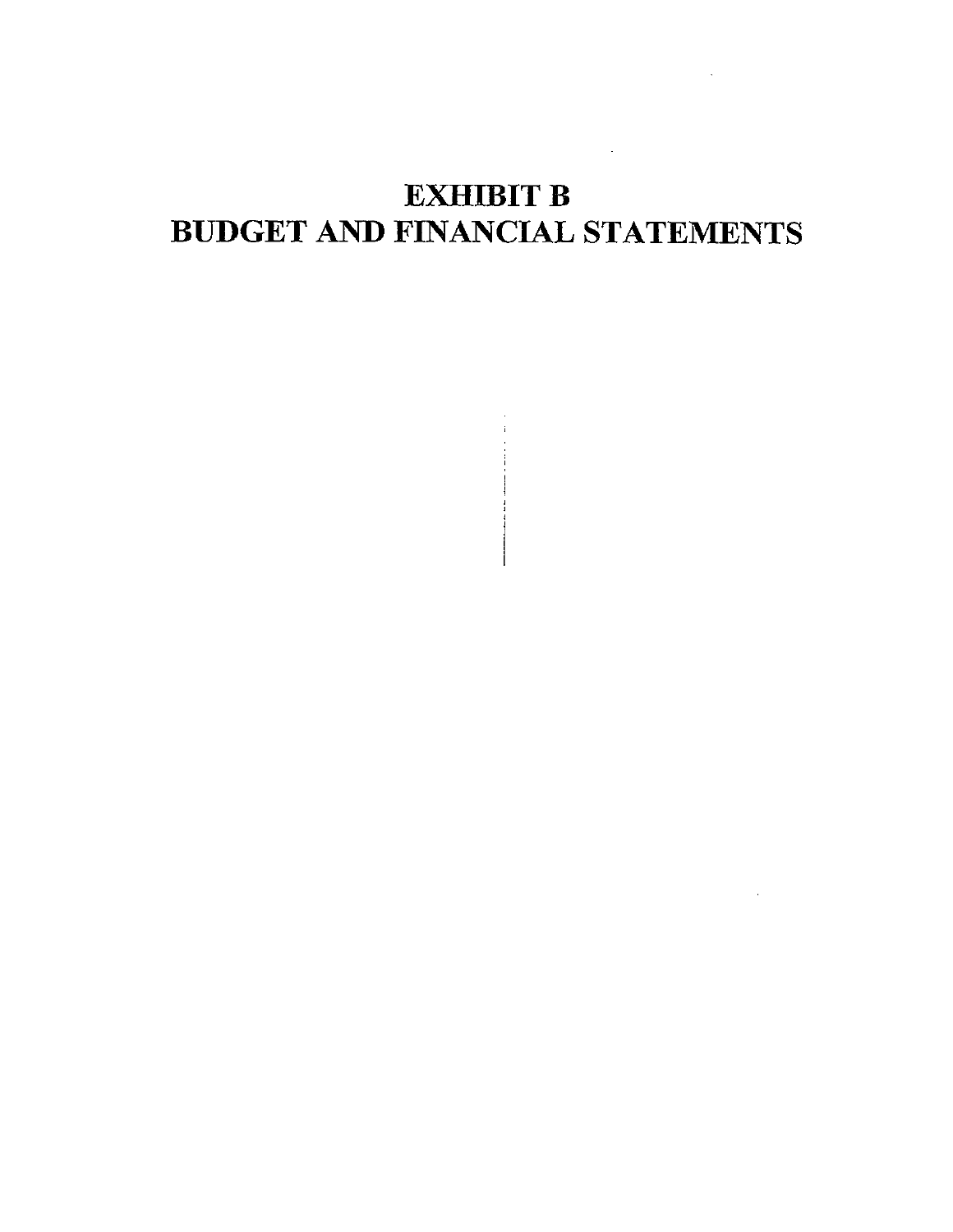$\bar{\mathcal{A}}$ 

 $\Delta \sim 10$ 

 $\mathcal{A}^{\text{max}}$ 

 $\sim$   $\sim$ 

## **BUDGET**

# for the fiscal year ending July 31, 2016

|                               | <b>Budget</b> |
|-------------------------------|---------------|
| <b>REVENUES:</b>              | Year 2016     |
| Common charges                | \$246,300     |
| Parking                       | 17,400        |
| Laundry income                | 18,000        |
| Storage and other             | 5,500         |
| Total revenues                | 287,200       |
| <b>EXPENSES:</b>              |               |
| Salaries and wages            | 71,023        |
| Management fees               | 21,000        |
| Electricity and gas           | 60,000        |
| Water and sewer               | 26,500        |
| Repair, services and supplies | 42,000        |
| Insurance                     | 25,000        |
| Legal fees                    | 2,500         |
| Audit fees                    | 4,300         |
| Telephone                     | 3,800         |
| Office expense                | 1,000         |
| Miscellaneous                 | 4,000         |
|                               | 261,123       |
|                               | 26,077        |
| Reserve requirements per FHA  | 24,700        |
| Net surplus                   | \$1,377       |

 $\sim 10^7$ 

 $\mathbb{Z}^2$ 

 $\sim 10^{-1}$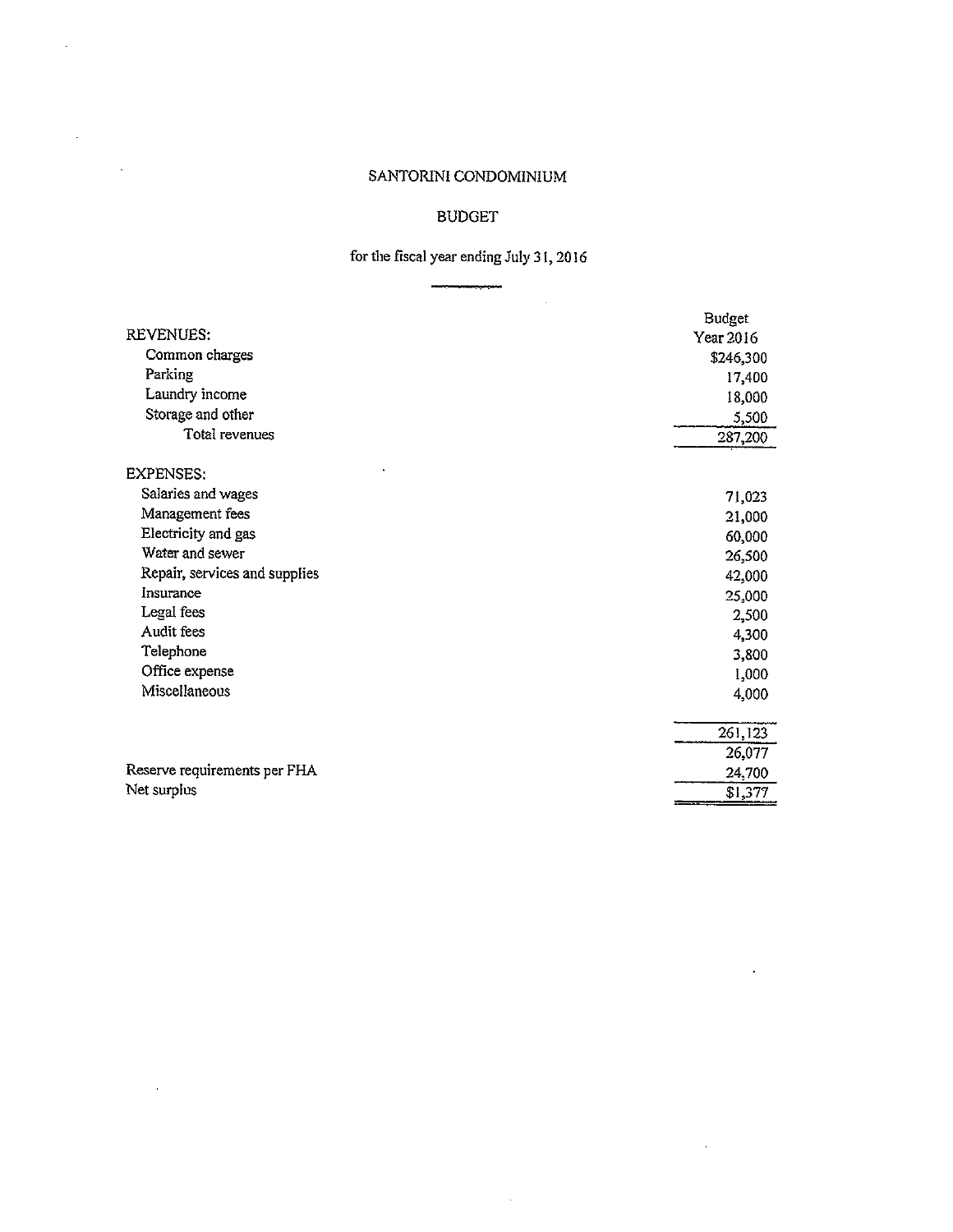

Syed N. Haque, CPA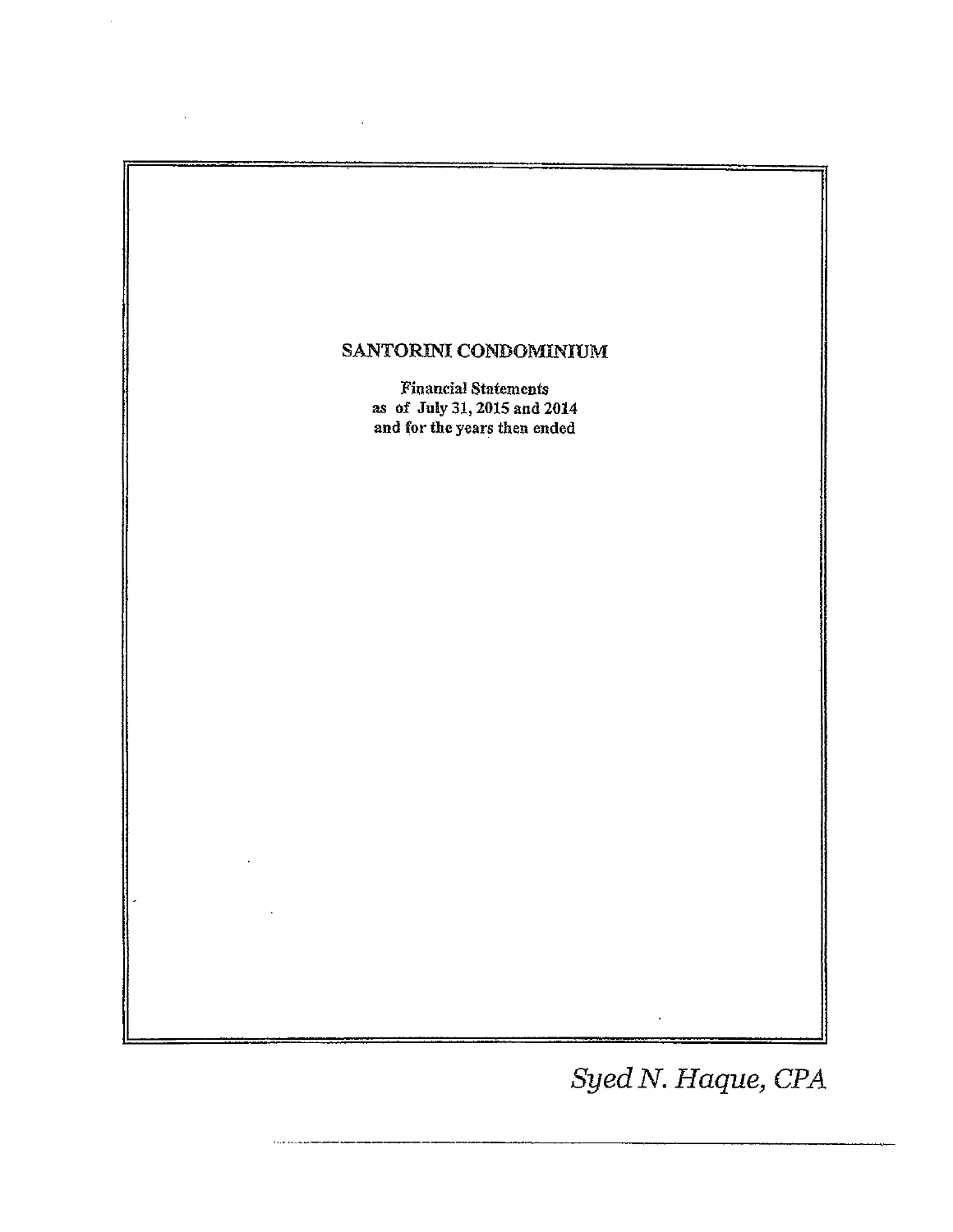92-29 Queens Boulevard, Suite 1B Rego Park, New York 11374 Tel: 718-896-8900 Fax: 718-896-7490 www.ourcpa.net

#### **INDEPENDENT AUDITOR'S REPORT**

To the Board of Managers and Unit Owners of Santorini Condominium:

We have audited the accompanying financial statements of Santorini Condominium (the "Condominium"), which comprise the balance sheets as of July 31, 2015 and 2014, and the related statements of revenues, expenses and changes in fund balances, and cash flows for the years then ended, and the related notes to the financial statements.

#### Management's Responsibility for the Financial Statements

Management is responsible for the preparation and fair presentation of these financial statements in accordance with accounting principles generally accepted in the United States of America; this includes the design, implementation, and maintenance of internal control relevant to the preparation and fair presentation of financial statements that are free from material misstatement, whether due to fraud or error.

#### **Auditor's Responsibility**

Our responsibility is to express an opinion on these financial statements based on our audit. We conducted our audit in accordance with auditing standards generally accepted in the United States of America. Those standards require that we plan and perform the audit to obtain reasonable assurance about whether the financial statements are free from material misstatement.

An audit involves performing procedures to obtain audit evidence about the amounts and disclosures in the financial statements. The procedures selected depend on the auditor's judgment, including the assessment of the risks of material misstatement of the financial statements, whether due to fraud or error. In making those risk assessments, the auditor considers internal control relevant to the entity's preparation and fair presentation of the financial statements in order to design audit procedures that are appropriate in the circumstances. but not for the purpose of expressing an opinion on the effectiveness of the entity's internal control. Accordingly, we express no such opinion. An audit also includes evaluating the appropriateness of accounting policies used and the reasonableness of significant accounting estimates made by management, as well as evaluating the overall presentation of the financial statements.

We believe that the audit evidence we have obtained is sufficient and appropriate to provide a basis for our audit opinion.

 $\mathbf{1}$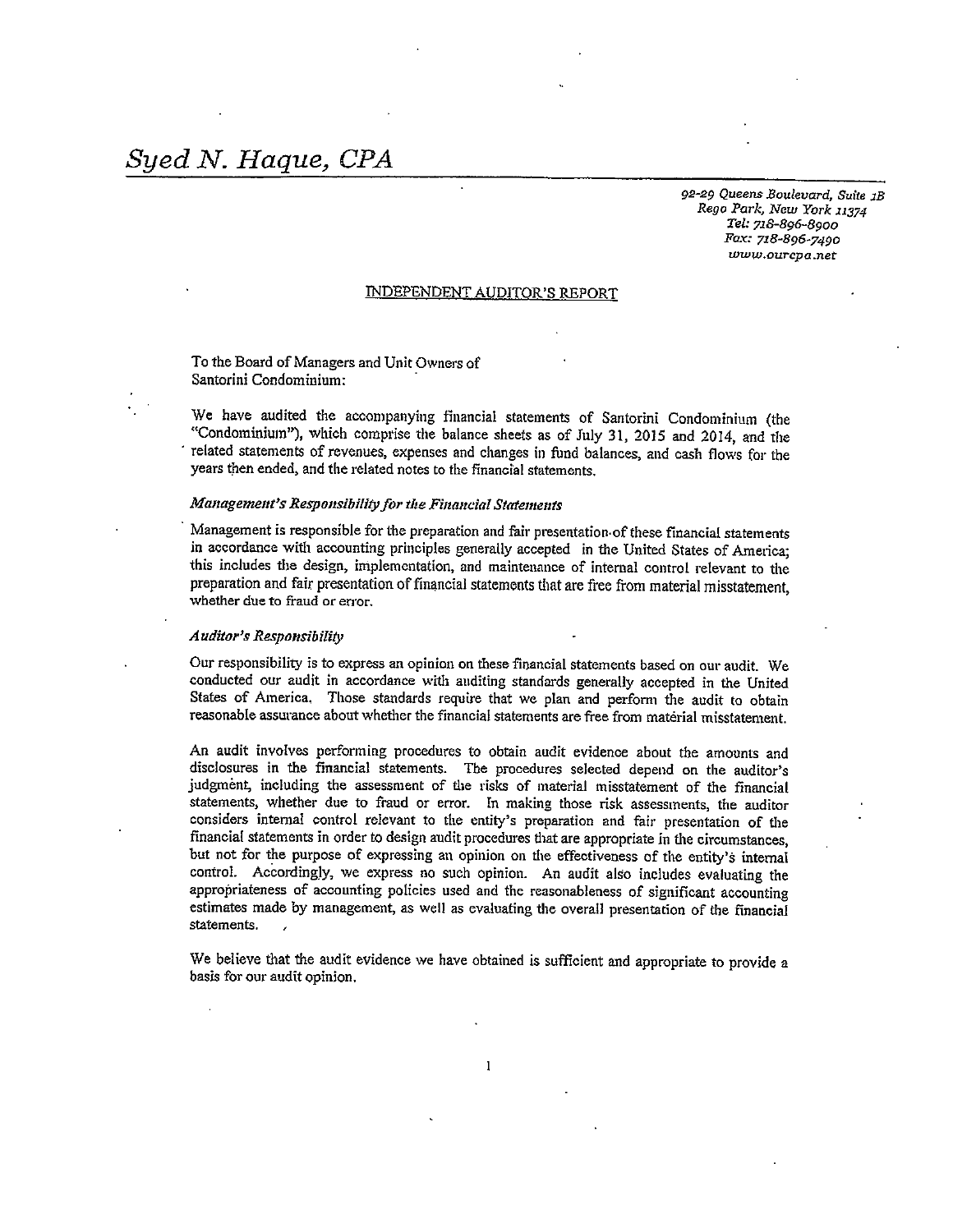#### **Opinion**

In our opinion, the financial statements referred to above present fairly, in all material respects, the financial position of Santorini Condominium as of July 31, 2015 and 2014, and the results of its operations and its cash flows for the years then ended in conformity with accounting principles generally accepted in the United States of America.

#### **Other Matter**

As discussed in Note 11, the Condominium has not conducted a study to determine the remaining useful lives of the components of common property and therefore, has not presented information about the estimates of future costs of major repairs and replacements that will be required in the future that accounting principles generally accepted in the United States of America have determined is required to supplement, although not required to be a part of, the basic financial statements.

Sucht. Hoque, CPA

Rego Park, New York October 2, 2015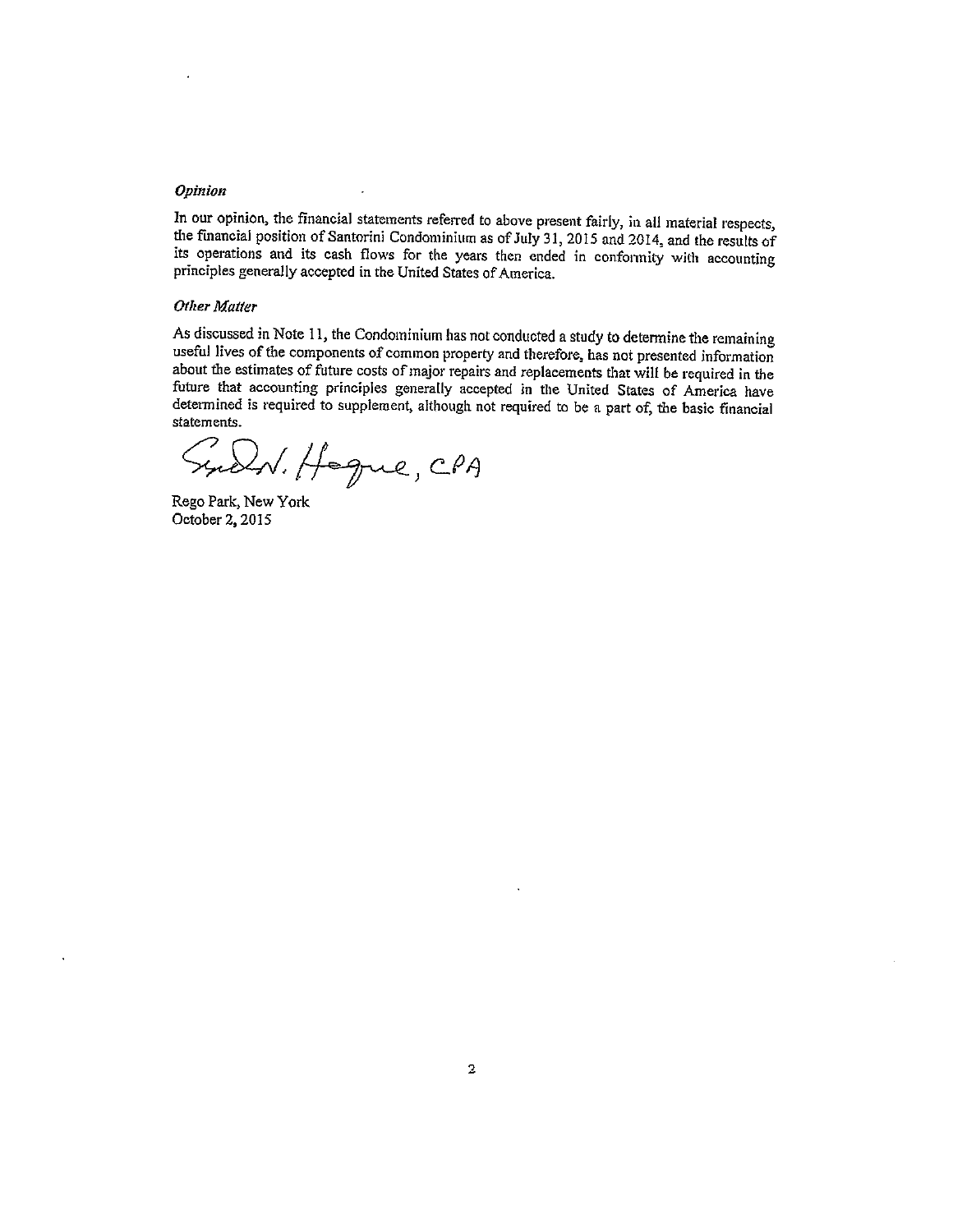### **BALANCE SHEETS**

## as of July 31, 2015 and 2014

## ASSETS:

 $\hat{\mathcal{A}}$ 

 $\hat{\mathcal{A}}$ 

 $\hat{\mathbf{r}}$ 

|                                                                    | 2015      | 2014      |
|--------------------------------------------------------------------|-----------|-----------|
| Cash (Note 3)                                                      | \$158,991 | \$89,782  |
| Receivables from unit owners (Note 4)                              | 2,356     | 234       |
| Prepaid expenses                                                   | 17,835    | 2,787     |
| Security deposits                                                  | 5,265     | 5,265     |
| Equipment, net of accumulated                                      |           |           |
| depreciation and amortization of \$7,749 and 4,563 (Notes 2 and 5) | 30,281    | 7,206     |
| Working capital fund receivable (Note 10)                          | 4,114     | 16,114    |
| Total assets                                                       | \$218,842 | \$121,388 |
| LIABILITIES AND FUND BALANCES:                                     |           |           |
| Accounts payable and accrued expenses                              | \$41,229  | \$18,852  |
| Deferred common charges                                            | 4,002     | 3,012     |
| Security deposits payable                                          | 500       |           |
| Lease obligation payable (Note 6)                                  | 23,818    |           |
| Total liabilities                                                  | 69,549    | 21,864    |
| Fund balances                                                      | 149,293   | 99,524    |
| Total liabilities and fund balances                                | \$218,842 | \$121,388 |

The accompanying notes are an integral part of these financial statements

 $\hat{\mathcal{L}}$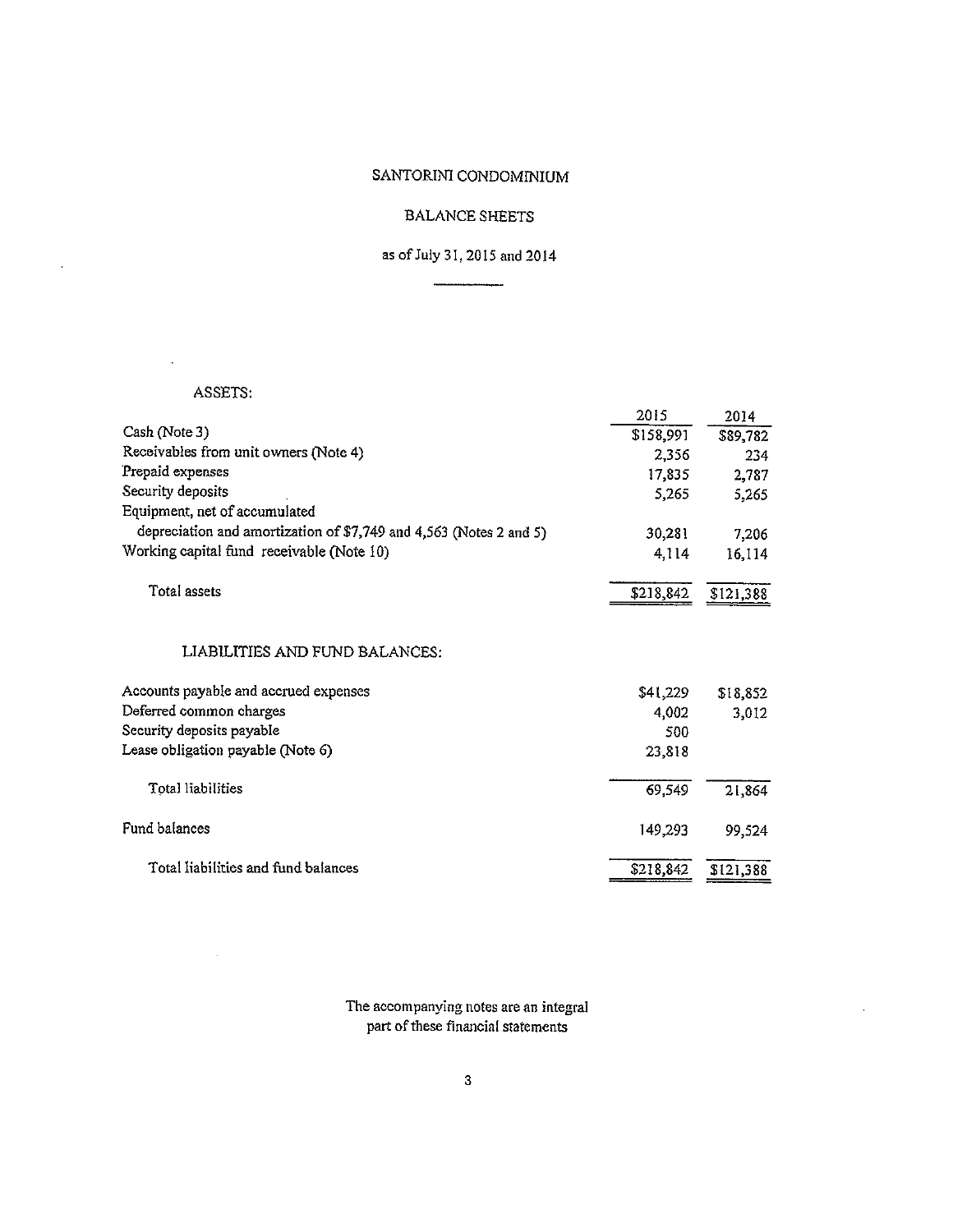# STATEMENTS OF REVENUES, EXPENSES AND CHANGES IN FUND BALANCE

for the years ended July 31, 2015 and 2014

 $\overline{\phantom{a}}$ 

| <b>REVENUES:</b>                                                      | 2015      | 2014      |
|-----------------------------------------------------------------------|-----------|-----------|
| Common charges (Note 2)                                               | \$251,693 | \$239,787 |
| Late fees                                                             | 1,900     | 1,650     |
| Laundry income                                                        | 17,315    | 17,919    |
| Storage income                                                        | 2,570     | 1,670     |
| Interest income                                                       | 192       | 121       |
| Other                                                                 | 804       | 501       |
| Total revenues                                                        | 274,474   | 261,648   |
| <b>EXPENSES:</b>                                                      |           |           |
| Wages and related expenses                                            | 68,954    | 60,046    |
| Insurance                                                             | 24,167    | 22,907    |
| Management fees (Note 8)                                              | 21,000    | 21,000    |
| Repairs, maintenance and supplies                                     | 41,224    | 40,412    |
| Gas and electric                                                      | 58,460    | 62,765    |
| Professional fees                                                     | 6,638     | 8,078     |
| Water and sewer                                                       | 25,958    | 27,555    |
| Telephone                                                             | 3,679     | 3,734     |
| Interest expense                                                      | 1,449     |           |
| License and permits                                                   | 1,073     | 1,837     |
| Office expense                                                        | 902       | 3,234     |
| Income tax (Note 7)                                                   | 158       | 130       |
| Other                                                                 | 1,408     | 1,186     |
| Total expenses                                                        | 255,070   | 252,884   |
| Excess of revenues over expenses before insurance claim, depreciation |           |           |
| and amortization, and major repairs and replacements                  | 19,404    | 8,764     |
| Add: insurance claim                                                  | 218,385   | 36,560    |
| Less: depreciation and amortization                                   | (3,186)   | (2,882)   |
| major repairs and replacements                                        | (185,000) | (20, 955) |
| Excess of revenues over expenses                                      | 49,603    | 21,487    |
| Beginning fund balance at August 1, 2014 and 2013                     | 99,524    | 76,710    |
| Working capital contributions (Note 10)                               | 166       | 1,327     |
| Ending fund balance at July 31, 2015 and 2014                         | \$149,293 | \$99,524  |
| The accompanying notes are an integral                                |           |           |

part of these financial statements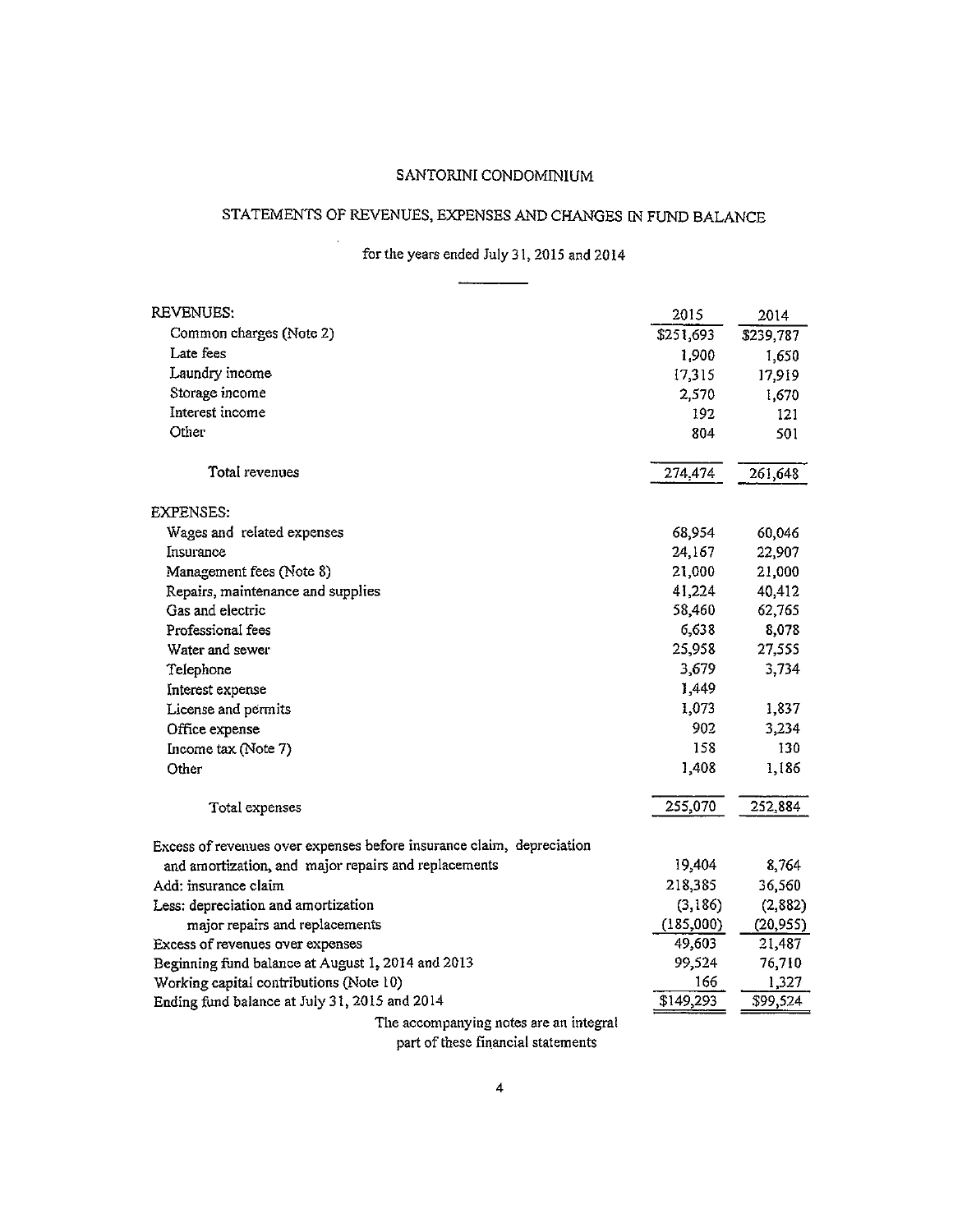## STATEMENTS OF CASH FLOWS

## for the years ended July 31, 2015 and 2014

 $\overline{\phantom{a}}$ 

 $\bar{.}$ 

| CASH FLOWS FROM OPERATING ACTIVITIES:                       | 2015      | 2014     |
|-------------------------------------------------------------|-----------|----------|
| Excess of revenues over expenses                            | \$49,603  | \$21,487 |
| Adjustments to reconcile excess of revenues                 |           |          |
| over expenses to net cash provided by operating activities: |           |          |
| Depreciation                                                | 3,186     | 2,882    |
| Working capital contributions                               | 166       | 1,327    |
| (Increase) decrease in:                                     |           |          |
| Receivables from unit owners                                | (2,122)   | 728      |
| Prepaid expenses                                            | (15,048)  | 3,085    |
| Other receivable                                            | 12,000    |          |
| Increase (decrease) in:                                     |           |          |
| Accounts payable and accrued expenses                       | 22,377    | (2,530)  |
| Deferred common charges                                     | 990       | (1, 204) |
| Security deposits payable                                   | 500       |          |
| Net cash provided by operating activities                   | 71,652    | 25,775   |
| CASH FLOWS FROM INVESTING ACTIVITIES:                       |           |          |
| Increase in equipment under capital lease                   | (26, 261) |          |
| Net cash used in investing activities                       | (26, 261) |          |
| CASH FLOWS FROM FINANCING ACTIVITIES:                       |           |          |
| Increase in lease obligation payable                        | 23,818    |          |
| Net cash provided by financing activities                   | 23,818    |          |
| Net increase in cash                                        | 69,209    | 25,775   |
| Cash, beginning of year                                     | 89,782    | 64,007   |
| Cash, end of year                                           | \$158,991 | \$89,782 |
| SUPPLEMENTAL DISCLOSURE FOR STATEMENTS OF CASH FLOWS:       |           |          |
| Interest paid                                               | \$1,449   |          |
| Income taxes paid                                           | \$130     | \$211    |
| The accompanying notes are an integral                      |           |          |

part of these financial statements

an a managaman ana ana ana antara sa sa taon an an san an san an san an san an an an an an san an s

 $\mathcal{L}(\mathcal{L})$  and  $\mathcal{L}(\mathcal{L})$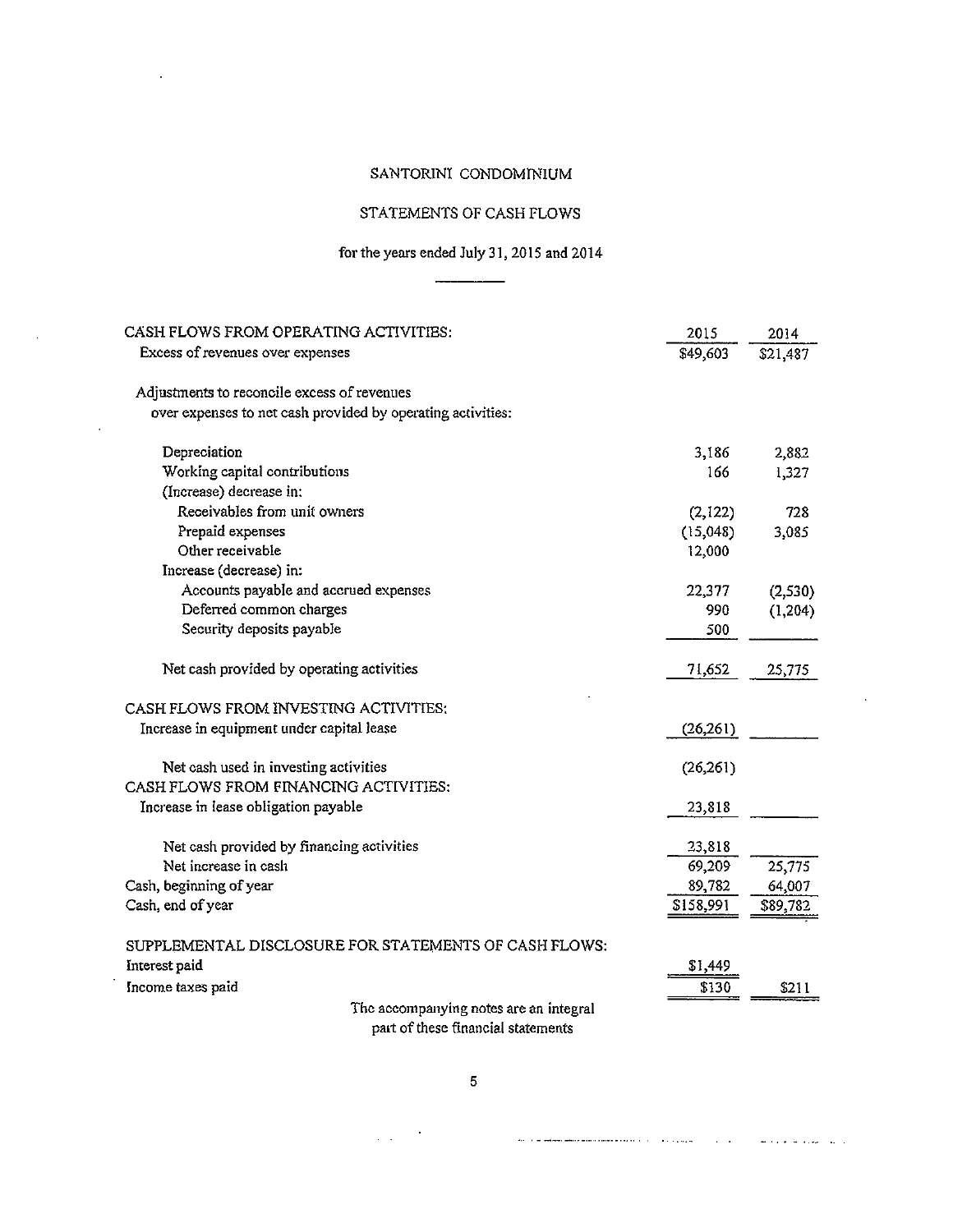#### NOTES TO FINANCIAL STATEMENTS

#### 1. Organization:

Santorini Condominium (the "Condominium") was organized pursuant to Article 9-B of the Real Property Law of the State of New York for the purposes of maintaining and preserving common property of the Condominium. Santorini Condominium consists of 62 residential units and 64 parking spaces, located in Astoria, New York.

#### 2. Summary of Significant Accounting Policies:

#### Use of Estimates:

The preparation of financial statements in conformity with accounting principles generally accepted in the United States of America require management to make estimates and assumptions that affect the reported amounts of assets and liabilities and disclosure of contingent assets and liabilities at the date of the financial statements and the reported amounts of revenues and expenses during the reporting period. Actual results could differ from those estimates.

#### Fund Accounting:

The Condominium uses fund accounting, which requires that funds, such as operating funds and funds designated for future major repairs and replacements, be classified separately for accounting and reporting purposes. As of July 31, 2015 and 2014, the Condominium had only operating fund.

#### Common Charges:

Common charges are based on an annual budget determined by the board of managers. Unit owners are billed monthly in accordance with the common interest apportenant to the unit. Effective February 1, 2015, the Condominium increased common charges by 10%.

#### Common Property:

The Condominium does not recognize common property as assets, as they are owned by the individual unit owners in common. Capital improvements to such common property are not capitalized. Accordingly, capital improvements are expensed as incurred.

#### Cash and Cash Equivalent:

For purpose of the statement of cash flows, the Condominium considers all highly liquid investments purchased with maturity of three months or less to be cash equivalents.

#### **Equipment:**

Equipment is stated at cost. Depreciation is computed on the straight-line method over the estimated useful life. Equipment under capital lease is amortized on a straight line basis over the term of the lease.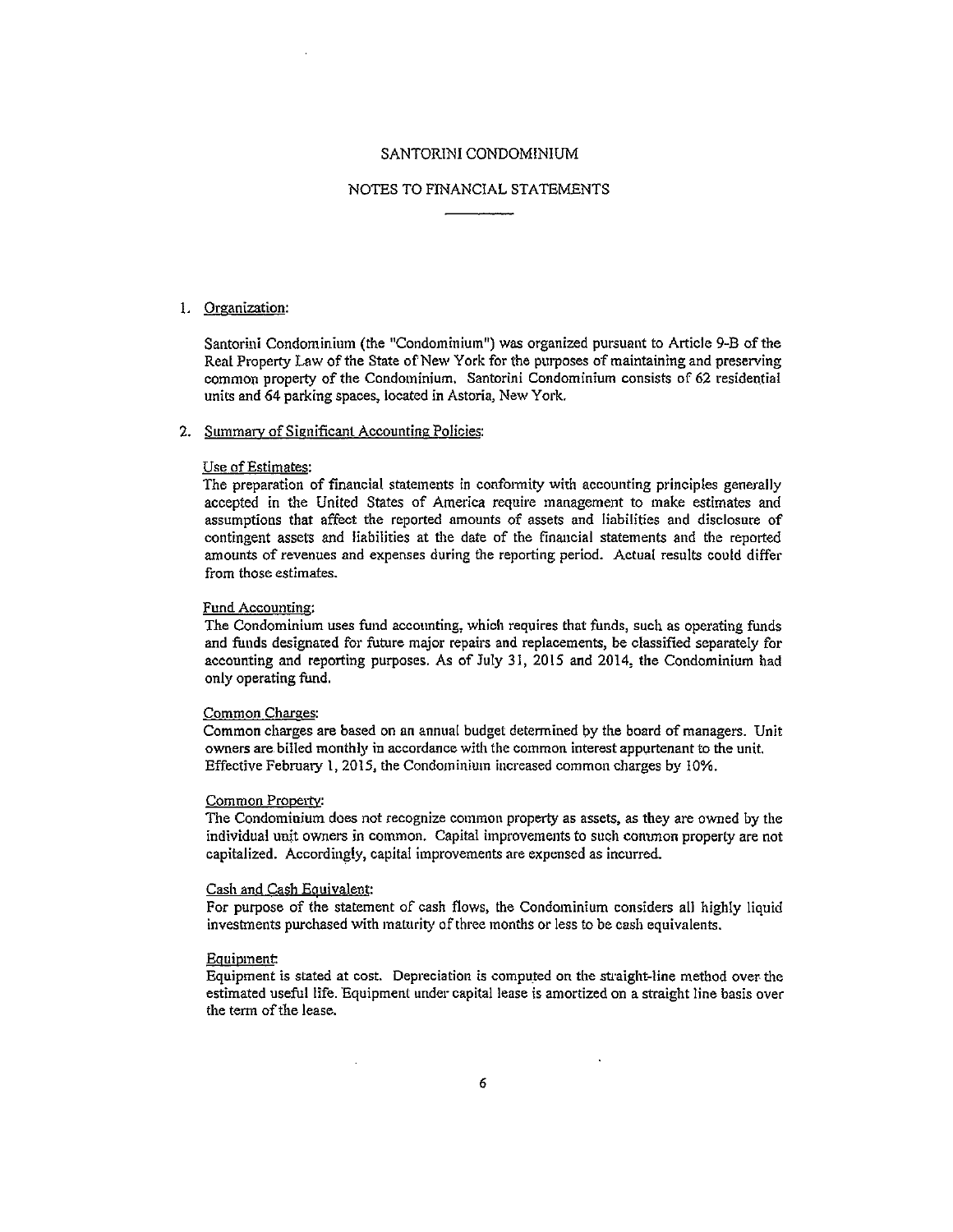#### NOTES TO FINANCIAL STATEMENTS

#### 3. Cash:

At July 31, 2015 and 2014, cash balances consist of the following:

|                  | 2015      | 2014     |
|------------------|-----------|----------|
| Checking account | \$97,350  | \$40,499 |
| Savings account  | 61,641    | 49,283   |
|                  | \$158,991 | \$89,782 |

#### 4. Receivables from Unit Owners:

The Condominium's policy is to retain legal counsel and place liens on the properties of unit owners whose common charges and other assessments are over sixty days in arrears. As of July 31, 2015 and 2014, the Condominium had receivables from unit owners of \$2,356 and \$234, respectively.

#### 5. Equipment:

Equipment is comprised of the following:

|                                                 | 2015     | 2014     |
|-------------------------------------------------|----------|----------|
| Security system                                 | \$11,769 | \$11,769 |
| Equipment under capital lease                   | 26,261   |          |
|                                                 | 38,030   | \$11,769 |
| Less: accumulated depreciation and amortization | (7.749)  | (4, 563) |
|                                                 | \$30,281 | \$7,206  |

#### 6. Lease Obligations Payable:

The Condominium leases gym equipment under lease classified as capital lease. The following is a schedule showing the future minimum lease payments under capital lease by years and the present value of the minimum lease payments as of July 31, 2015. The interest rate related to the lease obligation is 9.85% and maturity date is December 2019.

 $\ddot{\phantom{a}}$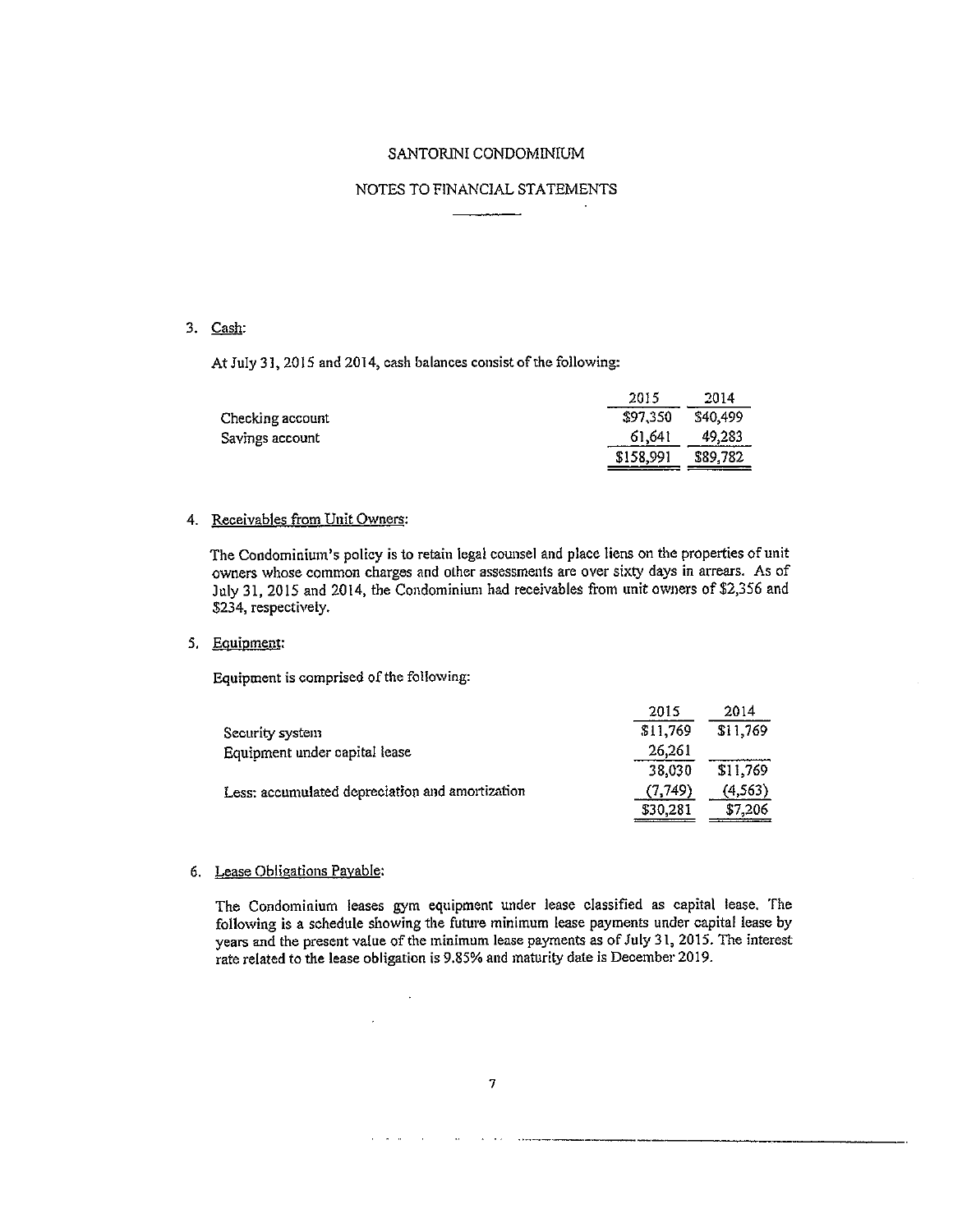#### NOTES TO FINANCIAL STATEMENTS

The future minimum lease payments under capital lease by years at July 31:

| $Year$                                  |          |
|-----------------------------------------|----------|
| 2016                                    | \$6,672  |
| 2017                                    | 6,672    |
| 2018                                    | 6,672    |
| 2019                                    | 3,802    |
| Total minimum lease payments            | 23,818   |
| Less: amount representing interest      | (5,650)  |
| Present value of minimum lease payments | \$18,168 |

#### 7. Income Taxes:

The Condominium qualifies as a "Homeowners' Association" under section 528 of the Internal Revenue Code. Under that section, the Condominium is not subject to tax on amounts received as membership dues, fees or common charges from its unit owners. However, the Condominium's investment income and other nonexempt income net of direct costs are subject to tax. The Condominium is also subject to state franchise taxes which amounted to \$158 and \$130 for 2015 and 2014.

The Condominium's tax filings are subject to audit by various taxing authorities. The Condominium's federal, state and city income tax returns for fiscal years ended July 31, 2013 and 2015 remain open to examination by various taxing authorities. In evaluating the Condominium's tax provisions and accruals, the Condominium believes that its estimates are appropriate based on current facts and circumstances.

#### 8. Management Agreement:

The Condominium has retained First Management Corp. to act as managing agent of the property. For each of the year ended July 31, 2015 and 2014, management fee amounted to \$21,000.

#### 9. Related Party Transactions:

 $\hat{\mathbf{r}}$ 

As of July 31, 2015 and 2014, the sponsor, La Perla Terrace Developers, LLC, owned 41 and 43 parking units, respectively.